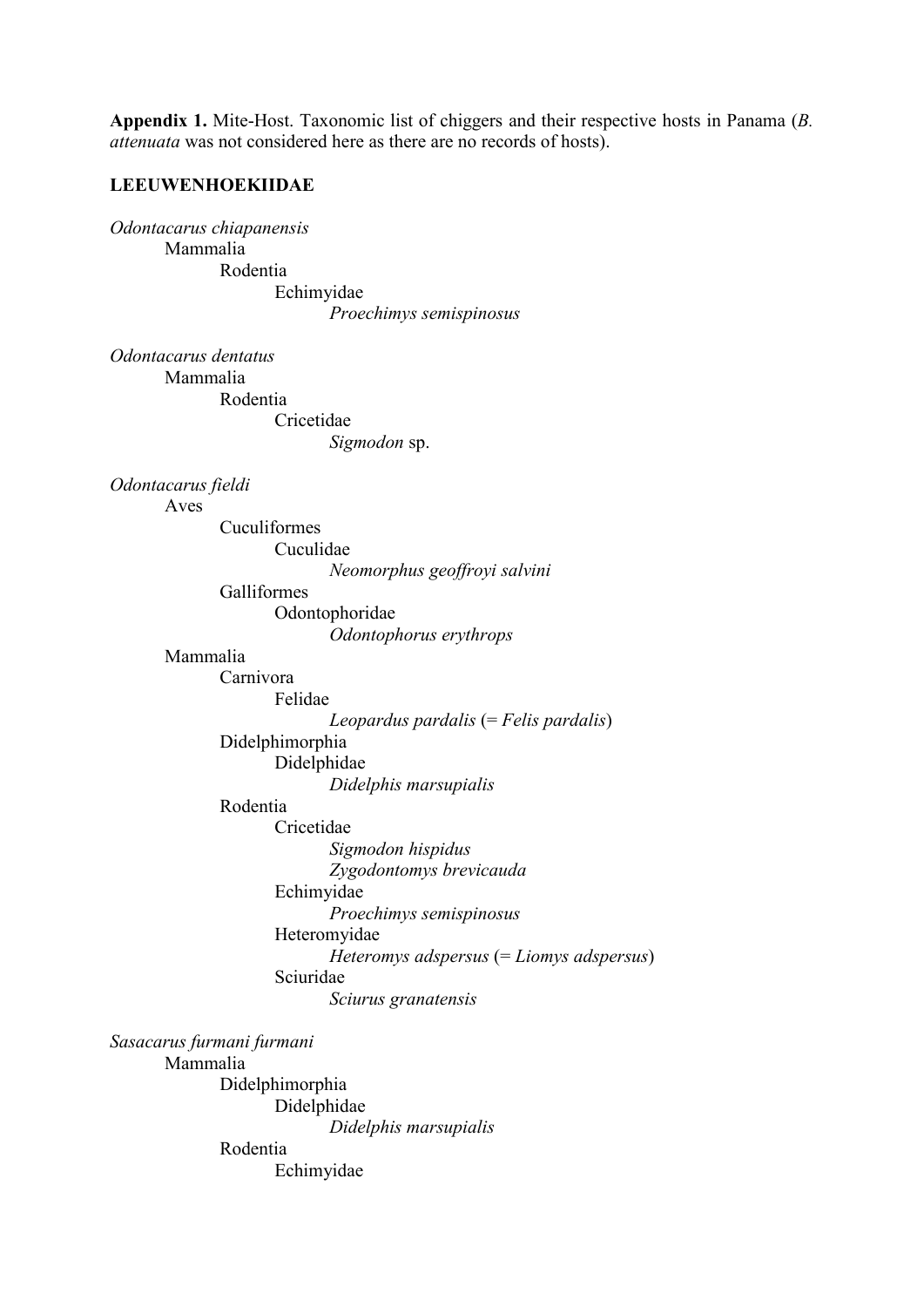*Proechimys semispinosus* Heteromyidae *Heteromys desmarestianus*

*Sasacarus furmani panamensis* Mammalia

Rodentia Cricetidae *Tylomys watsoni* Echimyidae *Proechimys semispinosus*

*Sasacarus panamense* Mammalia Eulipotyphla Soricidae

*Cryptotis nigrescens*

*Vargatula hispida* Mammalia Cingulata Dasypodidae *Dasypus novemcinctus*

# **TROMBICULIDAE**

*Aitkenius cunctatus* Mammalia Rodentia Cricetidae *Transandinomys talamancae* (= *Oryzomys talamancae*)

*Alexfainia chilonycteris* Mammalia Chiroptera Mormoopidae *Pteronotus rubiginosus* (= *Chilonycteris rubiginosa*) *Pteronotus parnellii* Phyllostomidae *Carollia perspicillata*

*Aniatrus bifax*

Mammalia Cingulata Dasypodidae

*Dasypus novemcinctus*

*Beamerella acutascuta* Mammalia Chiroptera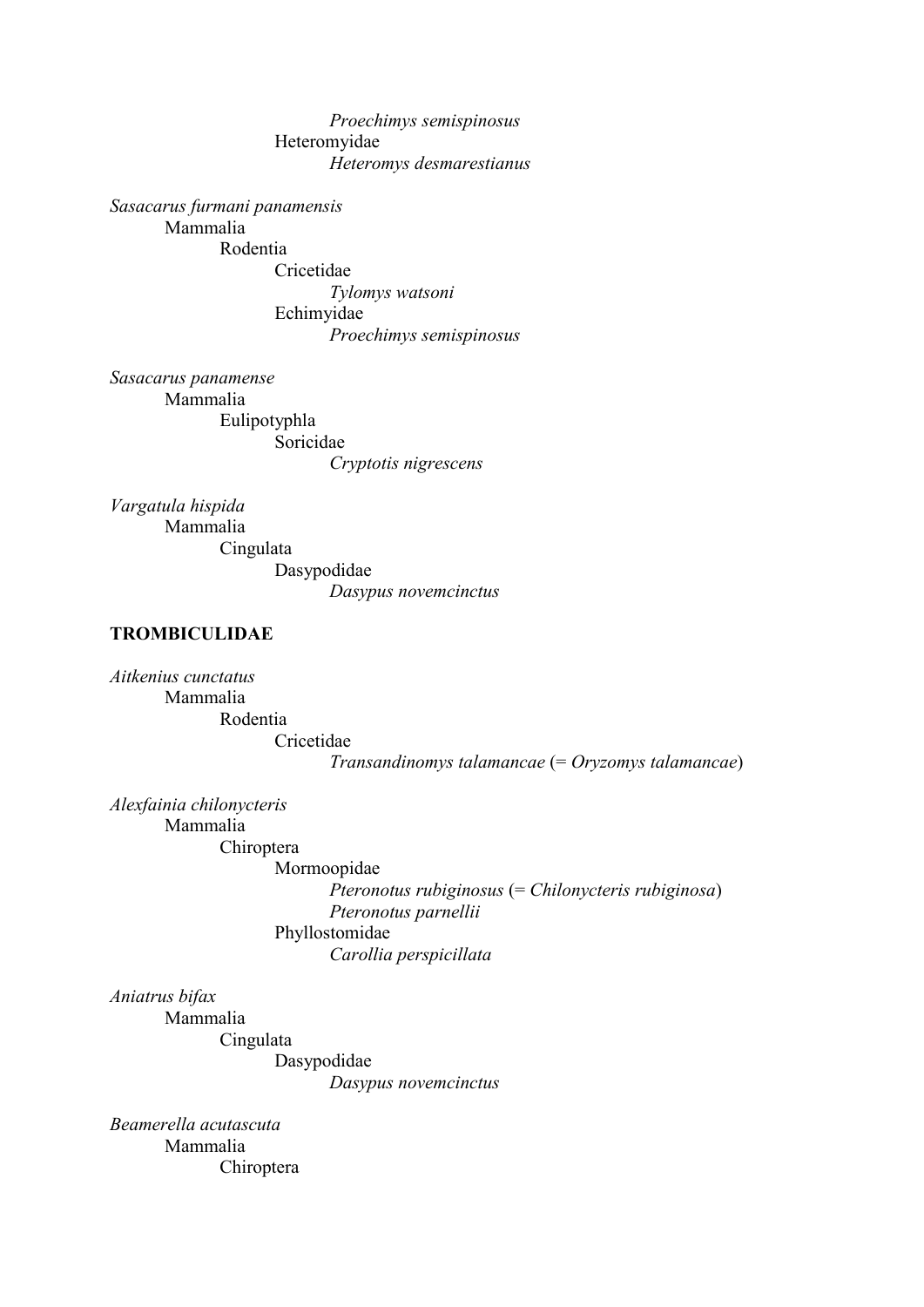| Emballonuridae                                                 |  |
|----------------------------------------------------------------|--|
| Saccopteryx bilineata                                          |  |
| Phyllostomidae                                                 |  |
| Carollia perspicillata                                         |  |
| Micronycteris megalotis                                        |  |
| Blix cabassoi                                                  |  |
| Mammalia                                                       |  |
| Cingulata                                                      |  |
| Chlamyphoridae                                                 |  |
| Cabassous centralis                                            |  |
|                                                                |  |
| Blankaartia alleei                                             |  |
| Aves                                                           |  |
| Anseriformes                                                   |  |
| Anatidae                                                       |  |
| Spatula discors $(=Ans\,$ discors)                             |  |
| Cuculiformes                                                   |  |
| Cuculidae                                                      |  |
| Crotophaga ani                                                 |  |
| Piaya cayana                                                   |  |
| Galliformes                                                    |  |
| Phasianidae                                                    |  |
| Gallus gallus<br>Gruiformes                                    |  |
| Rallidae                                                       |  |
|                                                                |  |
| Porphyrio martinicus (= Porphyrula martinica)<br>Passeriformes |  |
| Icteridae                                                      |  |
| Amblycercus holosericeus                                       |  |
| Thamnophilidae                                                 |  |
| Thamnophilus doliatus                                          |  |
| Thraupidae                                                     |  |
| Saltator atriceps                                              |  |
| Troglodytidae                                                  |  |
| Cantorchilus leucotis $(=Thryothorus$ leucotis)                |  |
| Tyrannidae                                                     |  |
| Myiarchus ferox                                                |  |
| Myiozetetes cayanensis                                         |  |
| Myiozetetes similis                                            |  |
| Tyrannus melancholicus                                         |  |
| Pelecaniformes                                                 |  |
| Ardeidae                                                       |  |
| $A$ rdea alba (= Casmerodius albus)                            |  |
| Egretta caerulea (= Florida caerulea)                          |  |
| Suliformes                                                     |  |
| Anhingidae                                                     |  |
| Anhinga anhinga                                                |  |
| Trogoniformes                                                  |  |
| Trogonidae                                                     |  |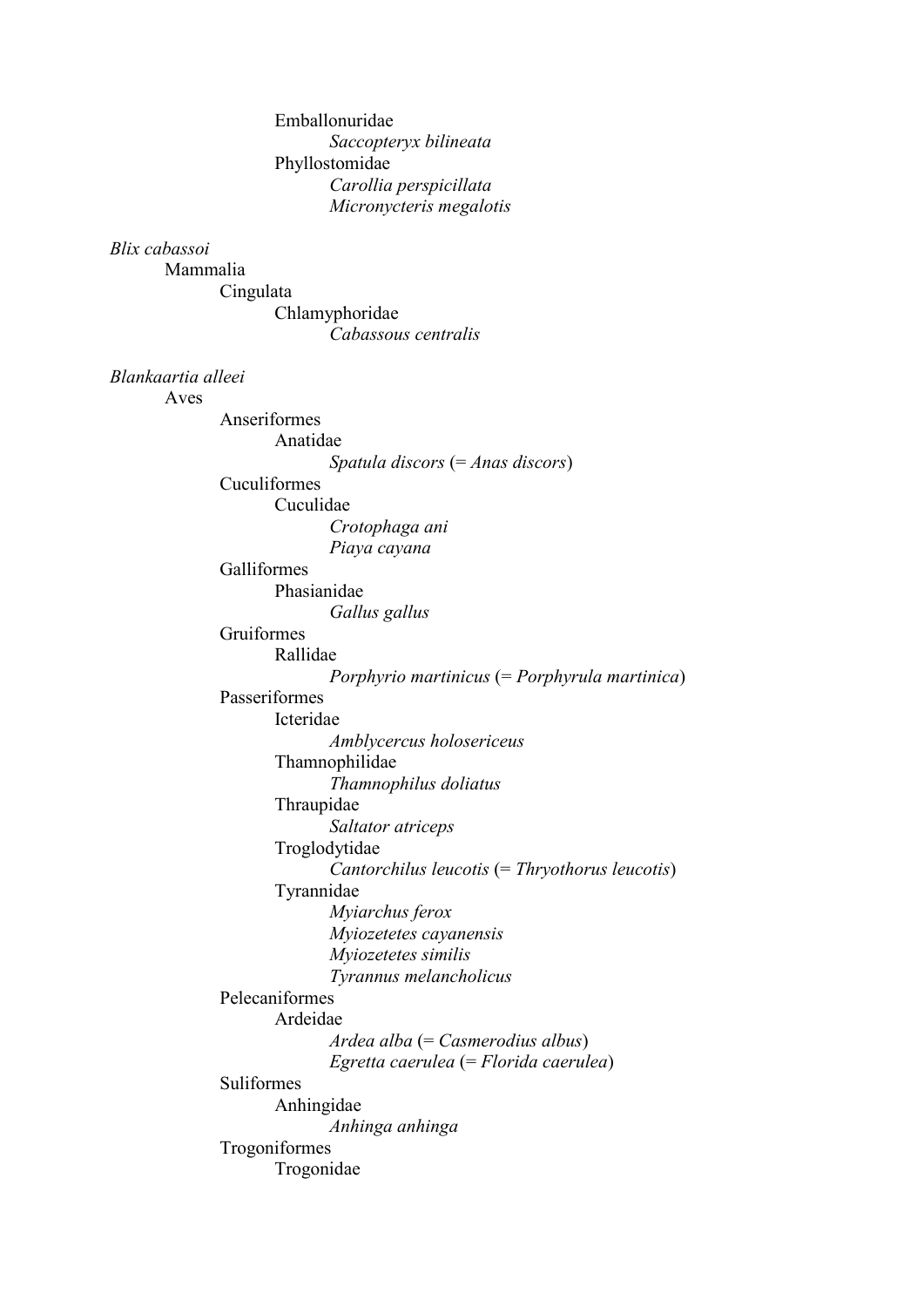*Trogon massena*

Mammalia

Lagomorpha

Leporidae

*Sylvilagus brasiliensis* (= *Sylvilagus gabbi*)

Rodentia

Caviidae

*Hydrochoerus hydrochaeris*

*Blankaartia arremonops*

Aves

Passeriformes Passerellidae

*Arremonops conirostris*

*Blankaartia marui*

Aves

Pelecaniformes Ardeidae

*Nycticorax nycticorax Blankaartia sinnamaryi* Aves Caprimulgiformes Caprimulgidae *Antrostomus rufus* (= *Caprimulgus rufus*) *Nyctidromus albicollis* Coraciiformes Momotidae *Baryphthengus martii Baryphthengus ruficapillus* Gruiformes Rallidae *Aramides cajaneus* Passeriformes Cardinalidae *Piranga rubra* Dendrocolaptidae *Xiphorhynchus guttatus* Furnariidae *Dendrocincla homochroa Sclerurus guatemalensis* Icteridae *Icterus mesomelas* Mimidae *Dumetella carolinensis* Parulidae *Geothlypis formosus* (= *Oporornis formosus*) *Geothlypis semifiava* Polioptilidae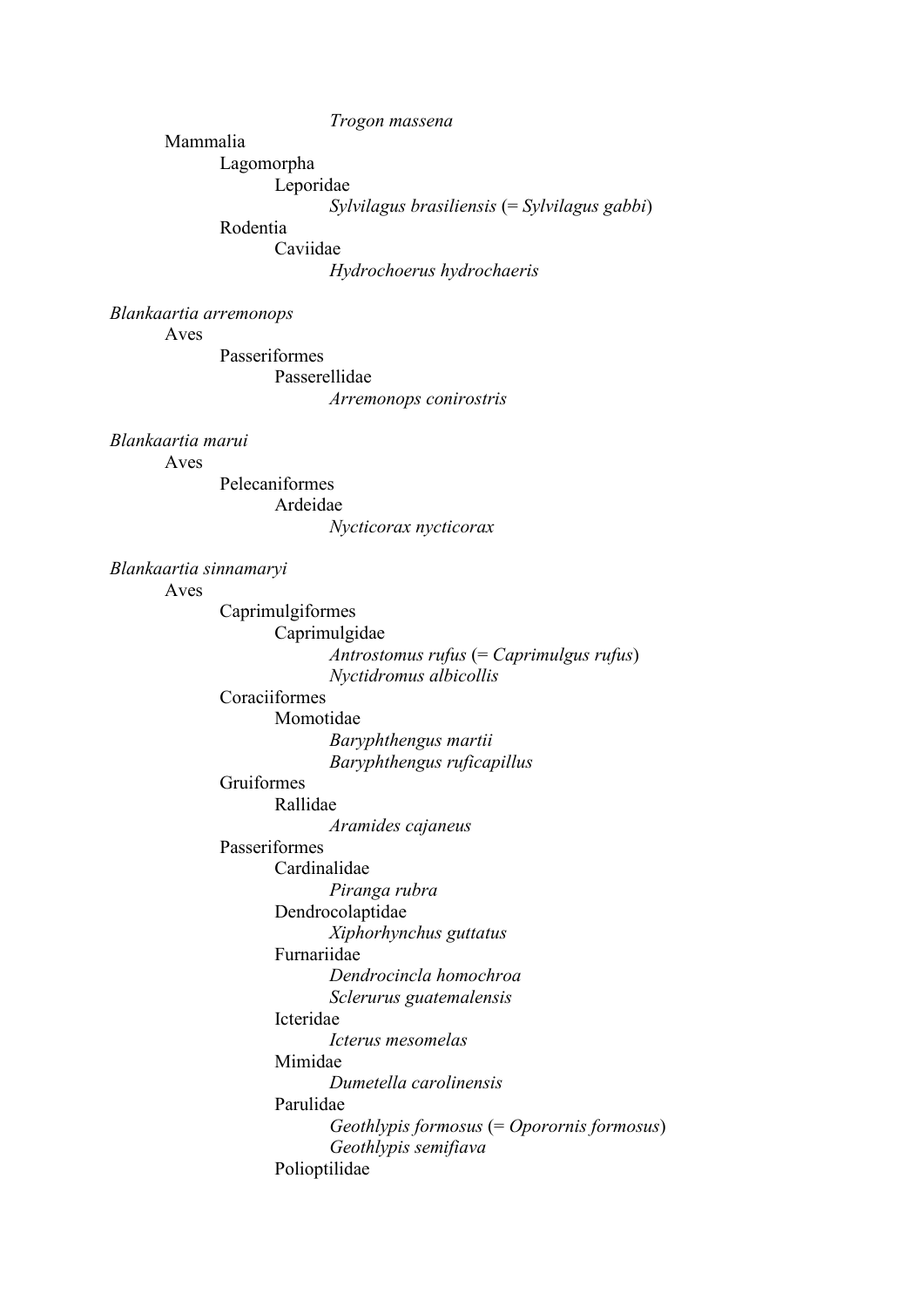*Microbates cinereiventris* Thamnophilidae *Dysithamnus mentalis Taraba major* Thraupidae *Sporophila corvina* (= *Sporophila aurita*) Turdidae *Catharus mexicanus Catharus ustulatus* Tyrannidae *Myiarchus ferox Myiozetetes* sp. Piciformes Bucconidae *Bucco* sp. *Monasa morphoeus* Strigiformes Strigidae *Megascops guatemalae* (= *Otus guatemalae*) *Strix virgata* (= *Ciccaba virgata*) Suliformes Anhingidae *Anhinga anhinga* Trogoniformes Trogonidae *Trogon massena* Mammalia Chiroptera Phyllostomidae *Phyllostomus hastatus Blankaartia velascoi* Aves Caprimulgiformes Trochilidae *Amazilia tzacatl* Cuculiformes Cuculidae *Crotophaga ani* Falconiformes Falconidae *Falco sparverius* Galliformes Phasianidae *Gallus gallus* Passeriformes Cardinalidae *Habia gutturalis* Dendrocolaptidae *Xiphorhynchus guttatus*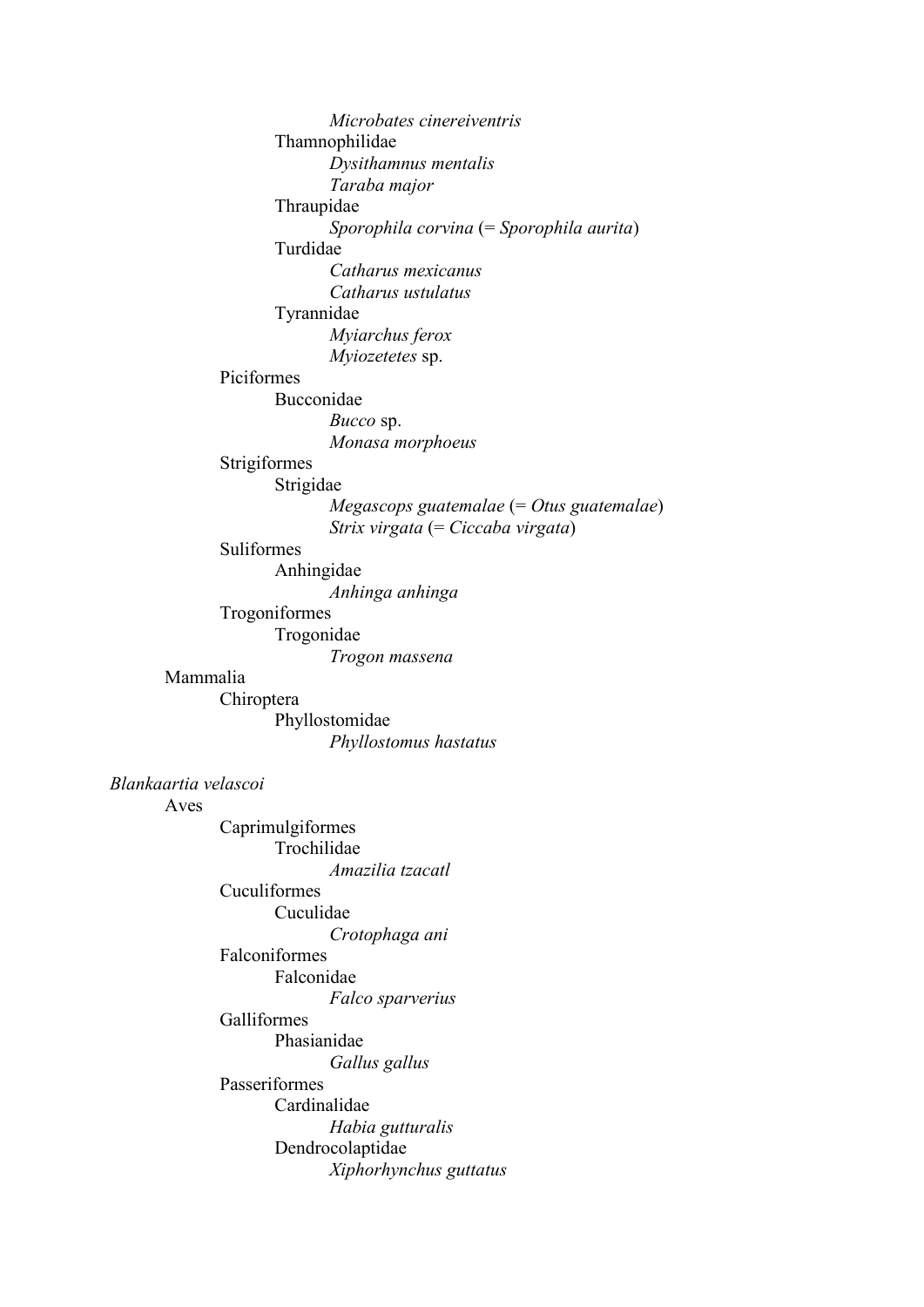Icteridae *Amblycercus holosericeus* Parulidae *Setophaga* sp. Passerellidae *Arremonops conirostris* Pipridae *Manacus vitellinus* Thamnophilidae *Myrmeciza longipes Thamnophilus doliatus* Thraupidae *Saltator albicollis Saltator atriceps Sporophila corvina* (= *Sporophila aurita*) Troglodytidae *Cantorchilus leucotis* (= *Thryothorus leucotis*) *Cantorchilus modestus* (= *Thryothorus modestus*) *Troglodytes musculus* Tyrannidae *Contopus cinereus* (= *Myiochanes cinereus*) *Elaenia flavogaster Empidonax* sp. *Myiarchus ferox Myiozetetes cayanensis Myiozetetes granadensis Myiozetetes similis Philohydor lictor* (= *Pitangus lictor*) *Tyrannus melancholicus* Vireonidae *Pachysylvia aurantiifrons* (= *Hylophilus aurantiifrons*) Piciformes Bucconidae *Notharchus pectoralis* Picidae *Melanerpes rubricapillus* (= *Centurus subelegans*) Mammalia Lagomorpha Leporidae *Sylvilagus brasiliensis* (= *Sylvilagus gabbi*) *Blankaartia wetmorei* Pelecaniformes

Ardeidae

*Nyctanassa violacea*

*Boshkerria punctata* Mammalia Rodentia

Aves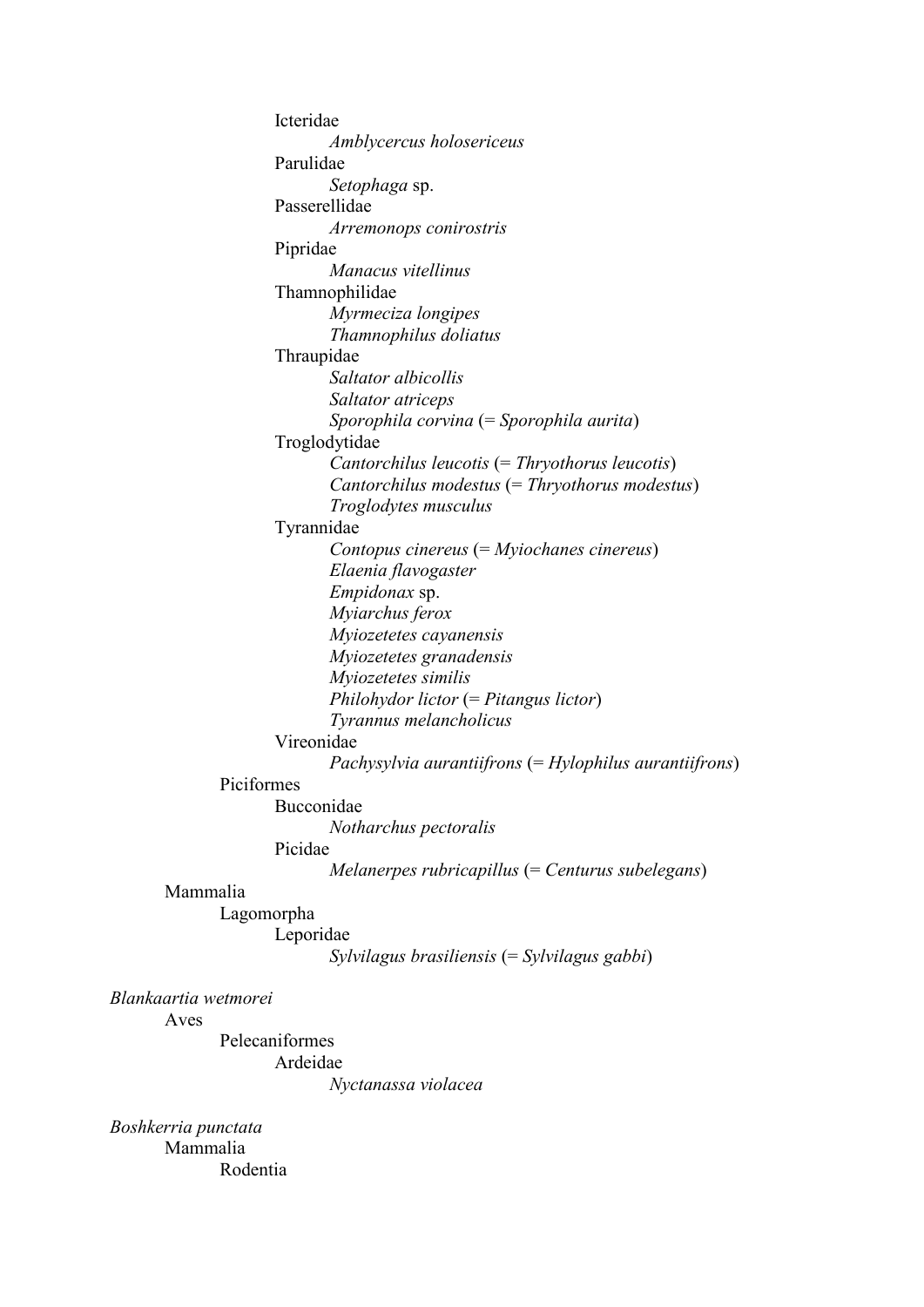Echimyidae *Hoplomys gymnurus*

## *Colicus dyscrita*

Mammalia

Didelphimorphia Didelphidae

*Didelphis marsupialis*

# Rodentia

Cricetidae

*Hylaeamys megacephalus* (= *Oryzomys capito*) *Melanomys caliginosus* (= *Oryzomys caliginosus*) *Sigmodon hispidus Transandinomys talamancae* (= *Oryzomys talamancae*) *Tylomys watsoni* Echimyidae

*Hoplomys gymnurus Proechimys semispinosus*

Heteromyidae

*Heteromys adspersus* (= *Liomys adspersus*) *Heteromys desmarestianus*

# *Colicus colombiae*

Mammalia

Chiroptera Phyllostomidae *Carollia subrufa*

#### *Colicus liomys*

Mammalia Rodentia Heteromyidae *Heteromys adspersus* (= *Liomys adspersus*)

# *[Cordiseta mexicana*

Mammalia

Rodentia

# Cricetidae

*Peromyscus mexicanus* (= *Peromyscus nudipes*) *Scotinomys teguina*

#### *Crotiscus desdentatus*

Mammalia

Didelphimorphia Didelphidae *Didelphis marsupialis Philander opossum*

## Rodentia

Cricetidae

*Sigmodon hispidus*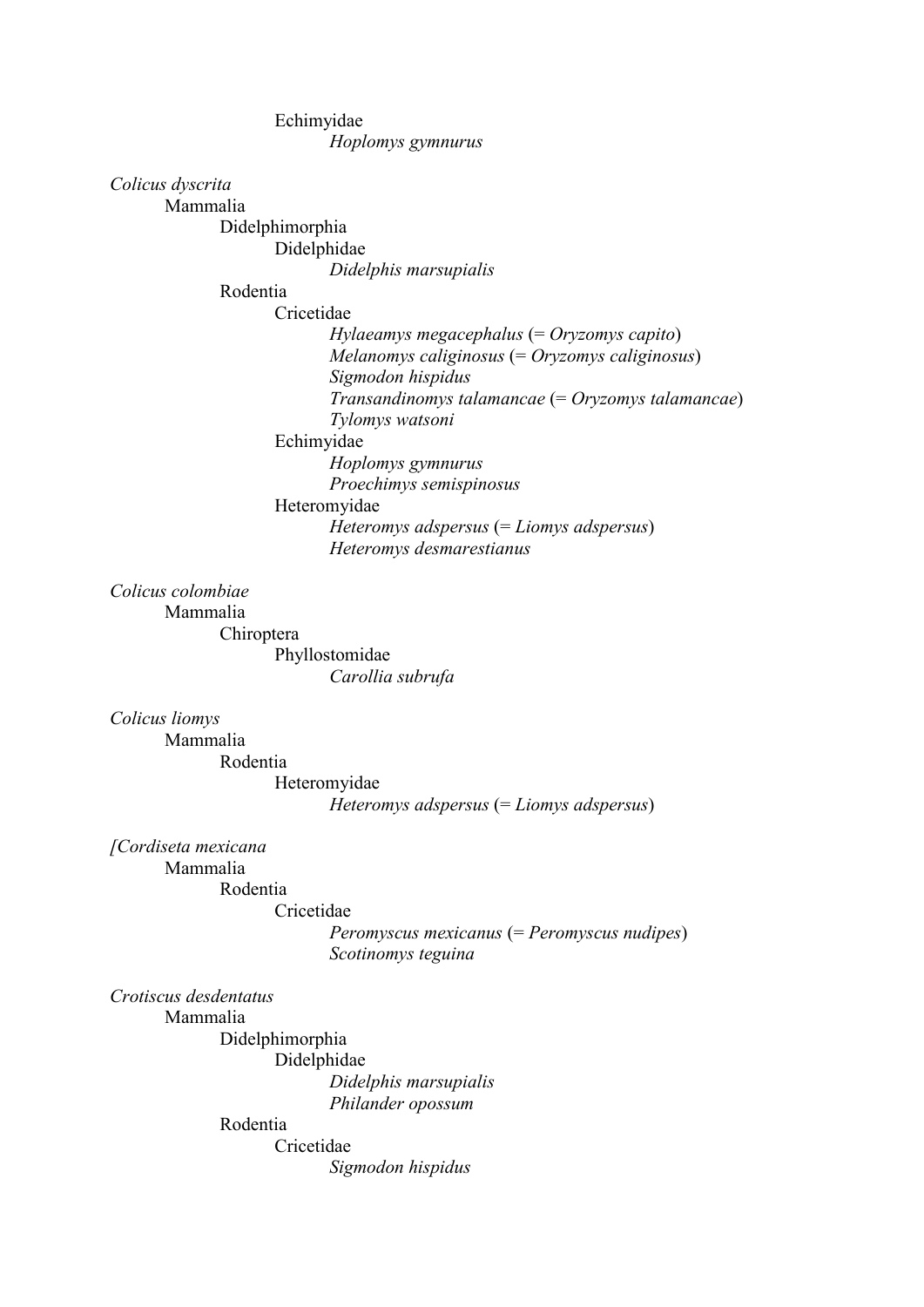*Sigmodontomys alfari* (= *Nectomys alfari*) Echimyidae *Hoplomys gymnurus Proechimys semispinosus* Heteromyidae *Heteromys desmarestianus*

#### *Crotonasis fissa*

Mammalia Rodentia Heteromyidae *Heteromys desmarestianus*

*Euschoengastia belgicae* Mammalia Rodentia Heteromyidae

*Heteromys desmarestianus*

*Tylomys watsoni*

*Euschoengastia enhebra* Mammalia Rodentia Cricetidae

*Euschoengastia libertatis* Mammalia Rodentia Cricetidae "rat" *Peromyscus mexicanus* (= *Peromyscus nudipes*)

*Euschoengastia panamensis*

Mammalia

Chiroptera

Phyllostomidae

*Dermanura tolteca* (= *Artibeus toltecus*)

Didelphimorphia

Didelphidae

*Didelphis marsupialis Marmosa robinsoni*

Rodentia

Cricetidae

*Hylaeamys megacephalus* (= *Oryzomys capito*) *Melanomys caliginosus* (= *Oryzomys caliginosus*) *Sigmodon hispidus Transandinomys bolivaris* (= *Oryzomys bombycinus*) *Zygodontomys brevicauda* Echimyidae

*Hoplomys gymnurus*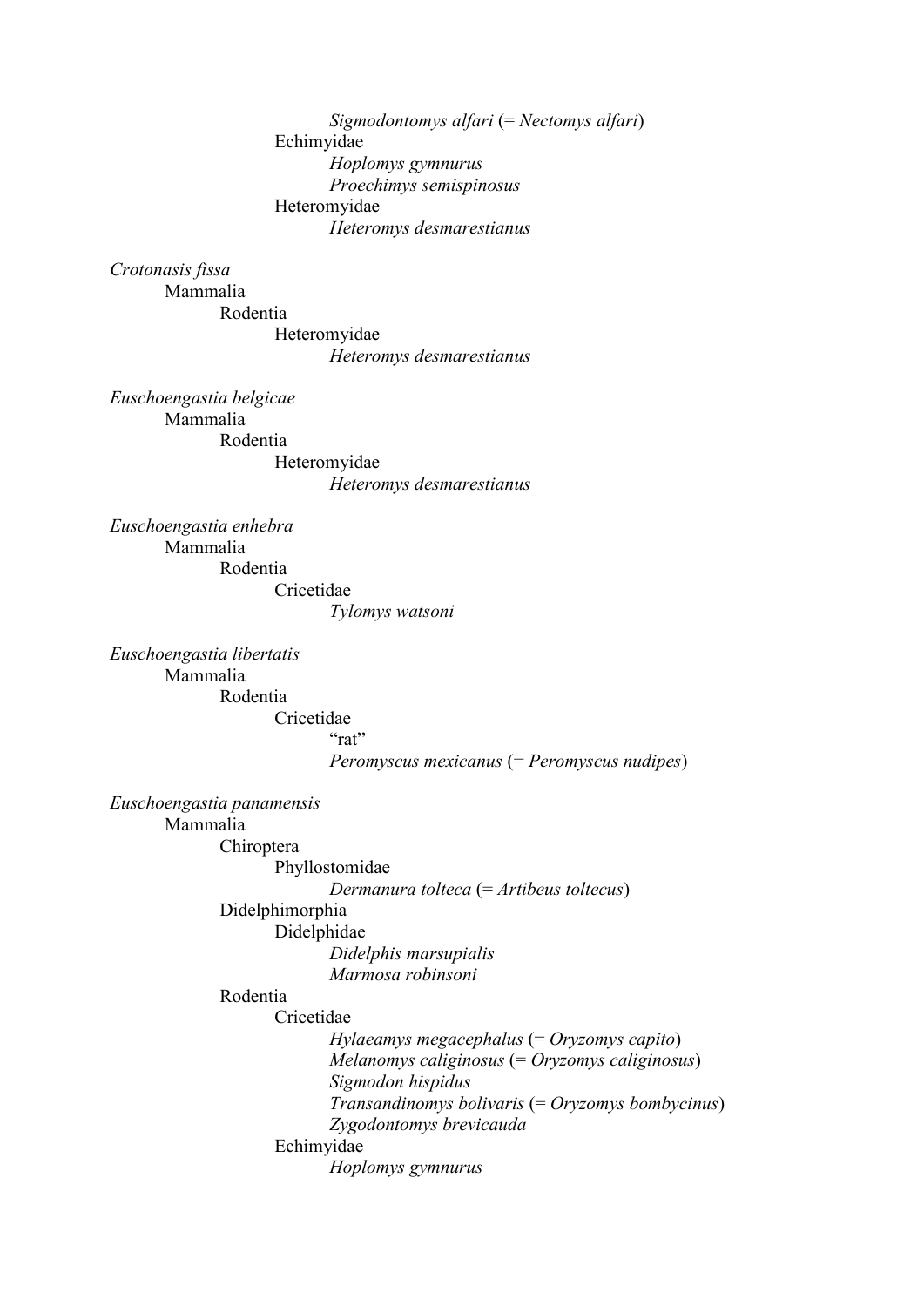*Proechimys semispinosus* Erethizontidae *Coendou quichua* (= *Coendou rothschildi*) Heteromyidae *Heteromys adspersus* (= *Liomys adspersus*) *Heteromys australis*

#### *Euschoengastia spissa*

Mammalia Rodentia Cricetidae *Peromyscus mexicanus* (= *Peromyscus nudipes*)

*Eutrombicula alfreddugesi*

Reptilia

Squamata

Colubridae *Oxybelis* sp. *Pseustes poecilonotus*

*Spilotes pullatus*

Dactyloidae

*Anolis* sp. Phrynosomatidae *Sceloporus* sp. Teiidae

"lizard" *Ameiva bifrontata Holcosus undulatus* (= *Ameiva undulata*)

#### Aves

Galliformes Odontophoridae *Odontophorus erythrops* Passeriformes

Thamnophilidae *Taraba major*

#### Mammalia

Carnivora Procyonidae

*Nasua nasua*

# Cetartiodactyla

Tayassuidae

*Pecari tajacu* (= *Tayassu tajacu*)

Didelphimorphia Didelphidae

*Didelphis marsupialis Marmosa robinsoni*

*Philander opossum*

Lagomorpha Leporidae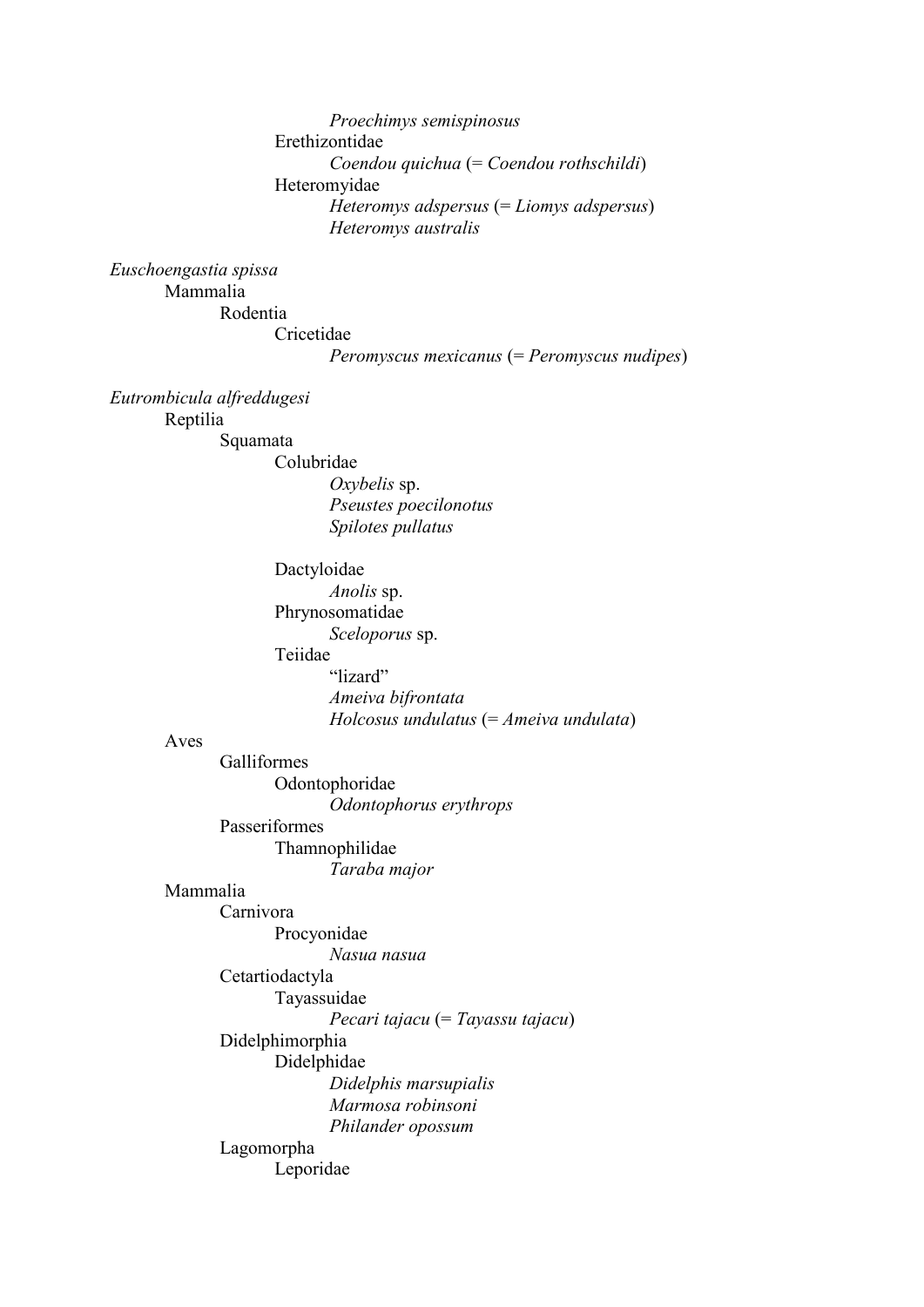*Sylvilagus brasiliensis* Primates Aotidae *Aotus trivirgatus* Callitrichidae *Saguinus geoffroyi* Rodentia Caviidae *Hydrochaerus hydrochaeris* Cricetidae *Handleyomys alfaroi* (= *Oryzomys alfaroi*) *Hylaeamys megacephalus* (= *Oryzomys capito*) *Isthmomys flavidus* (= *Peromyscus flavidus*) *Oryzomys* sp. *Peromyscus mexicanus* (= *Peromyscus nudipes*) *Reithrodontomys mexicanus Scotinomys teguina Scotinomys xerampelinus Sigmodon hispidus Zygodontomys brevicauda* Cuniculidae *Cuniculus paca* (= *Agouti paca*) Echimyidae *Proechimys semispinosus* Erethizontidae *Coendou quichua* (= *Coendou rothschildi*) Heteromyidae *Heteromys desmarestianus* Sciuridae *Sciurus granatensis Eutrombicula batatas* Aves Accipitriformes Accipitridae *Buteogallus urubitinga* (= *Hypomorphnus urubitinga*) Caprimulgiformes Caprimulgidae *Nyctidromus albicollis* Columbiformes Columbidae *Columbina talpacoti* (= *Chaemepelia rufipennis*) Cuculiformes Cuculidae *Crotophaga ani Tapera naevia* Falconiformes Falconidae *Caracara plancus* Galliformes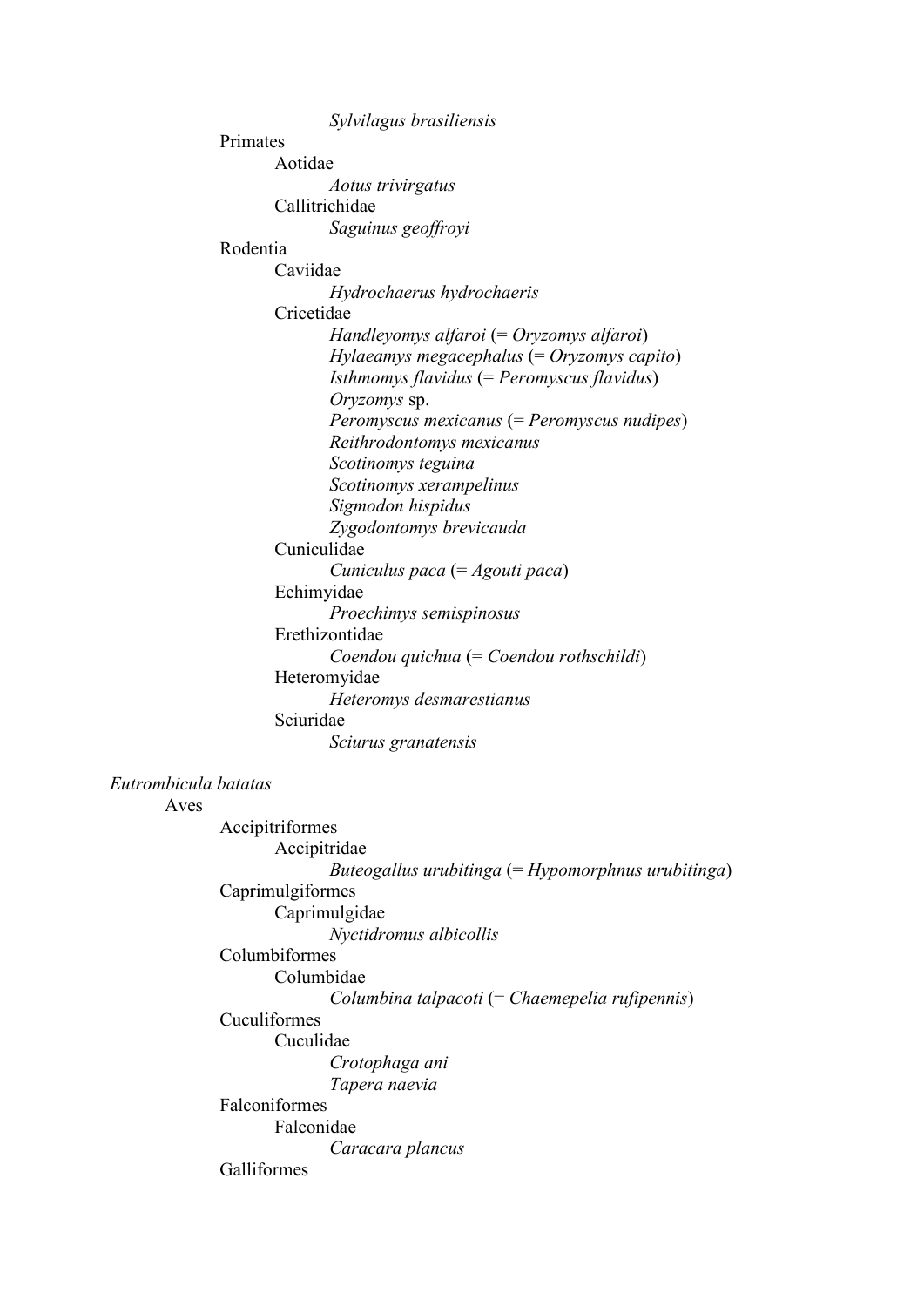Phasianidae *Gallus gallus* Gruiformes Rallidae *Aramides cajaneus* (= *Aramides cajanea*) Passeriformes Troglodytidae *Troglodytes musculus* Turdidae *Catharus mexicanus* Tyrannidae *Contopus cinereus* (= *Myiochanes cinereus*) *Myiozetetes* sp. *Tyrannus melancholicus* Pelecaniformes Ardeidae *Egretta caerulea* (= *Florida caerulea*) Mammalia Artiodactyla Bovidae "goat" "cattle" Carnivora Canidae *Canis lupus familiaris* Cetartiodactyla Cervidae *Mazama americana* Lagomorpha Leporidae *Sylvilagus brasiliensis* (= *Sylvilagus gabbi*) Primates Hominidae *Homo sapiens* Rodentia Caviidae *Hydrochaerus hydrochaeris* Cricetidae "rat" *Reithrodontomys* sp. *Sigmodon hispidus Zygodontomys brevicauda Eutrombicula goeldii* Reptilia Squamata Colubridae *Pseustes poecilonotus* Teiidae *Ameiva bifrontata*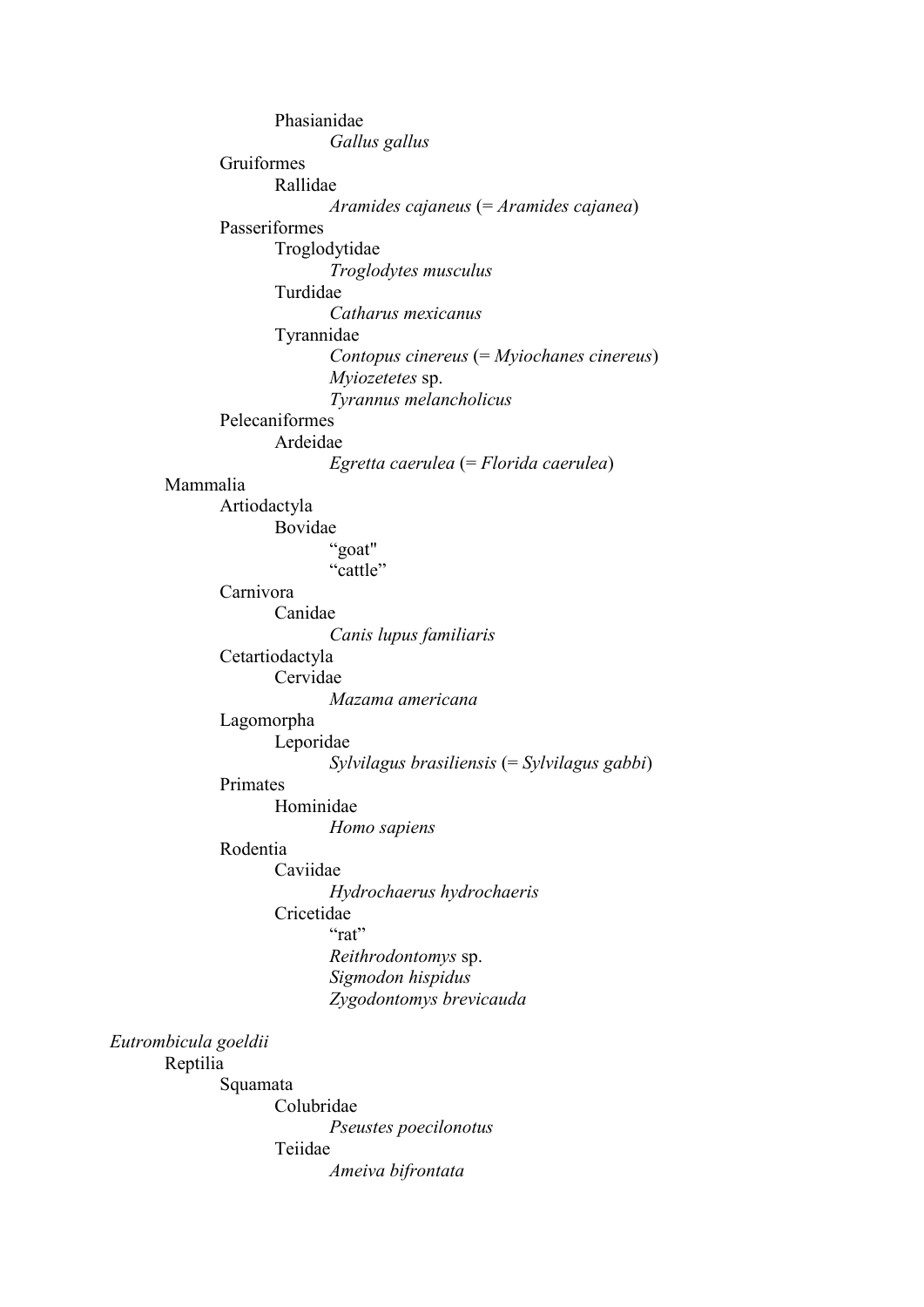*Holcosus festivus* (= *Ameiva festiva*) *Holcosus undulatus* (= *Ameiva undulata*) Aves Columbiformes Columbidae *Leptotila cassini* Coraciiformes Momotidae *Baryphthengus martii Momotus momota* Cuculiformes Cuculidae *Neomorphus geoffroyi* Passeriformes Thamnophilidae *Thamnophilus atrinucha Poliocrania exsul* Troglodytidae *Cyphorhinus phaeocephalus* Turdidae *Catharus ustulatus* Piciformes Bucconidae *Malacoptila panamensis* Mammalia Carnivora Felidae *Leopardus pardalis* (= *Felis pardalis*) Procyonidae *Nasua nasua* Cingulata Dasypodidae *Dasypus novemcinctus* Didelphimorphia Didelphidae *Didelphis marsupialis Marmosa mexicana Marmosa robinsoni Metachirus nudicaudatus Philander opossum* Lagomorpha Leporidae *Sylvilagus brasiliensis* Primates Aotidae *Aotus trivirgatus* Callitrichidae *Saguinus geoffroyi* Rodentia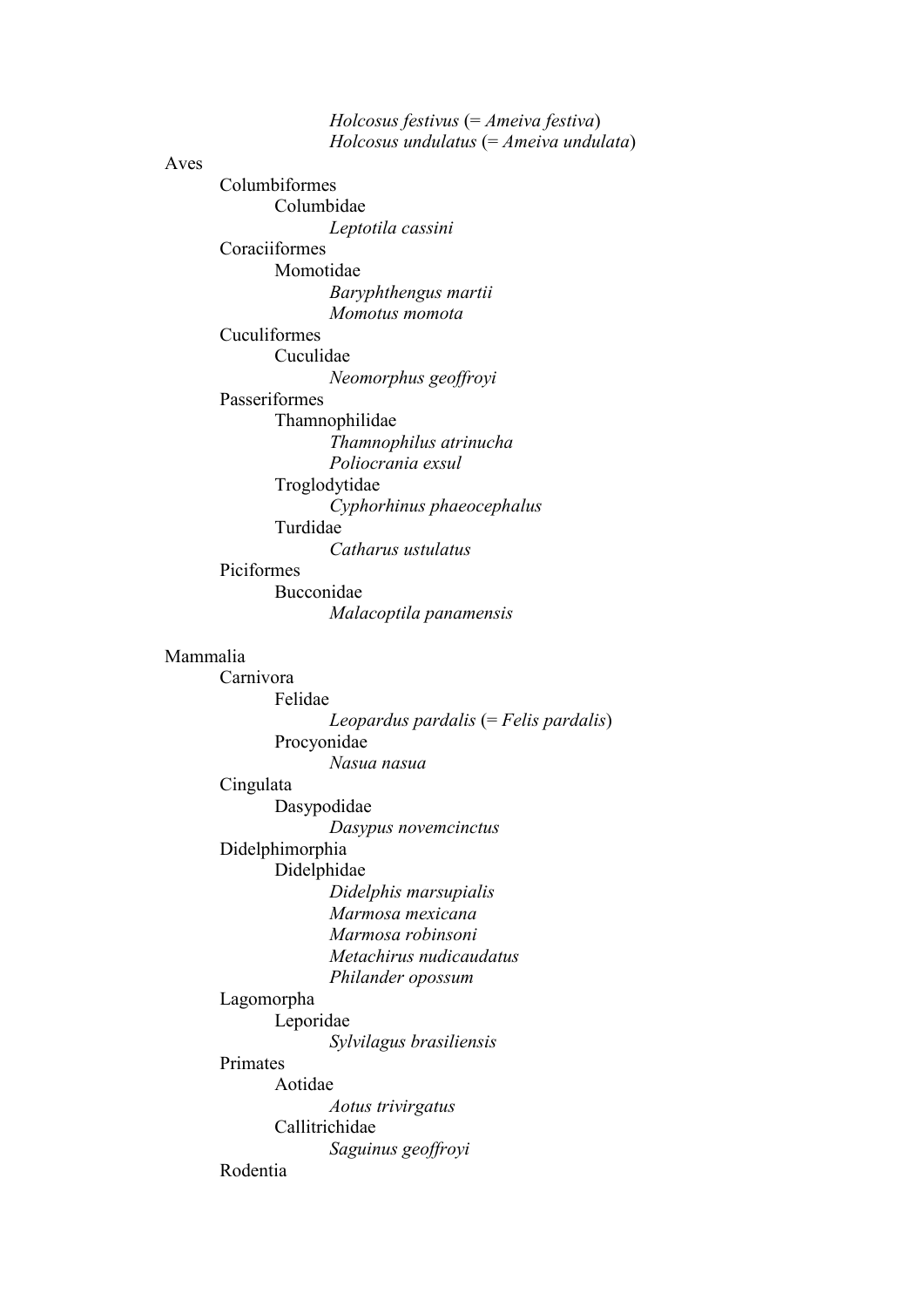Cricetidae *Hylaeamys megacephalus* (= *Oryzomys capito*) *Melanomys caliginosus* (= *Oryzomys caliginosus*) *Sigmodon hispidus Sigmodontomys alfari* (= *Nectomys alfari*) *Zygodontomys brevicauda* Dasyproctidae *Dasyprocta punctata* Echimyidae *Proechimys semispinosus Hoplomys gymnurus* Erethizontidae *Coendou quichua* (= *Coendou rothschildi*) Heteromyidae *Heteromys adspersus* (= *Liomys adspersus*) *Heteromys australis Heteromys desmarestianus* Muridae *Rattus rattus* Sciuridae *Microsciurus alfari Sciurus granatensis*

## *Eutrombicula tinami*

Aves

Passeriformes Thamnophilidae *Poliocrania exsul* Turdidae *Catharus ustulatus*

## Mammalia

Rodentia

Cricetidae *Sigmodon hirsutus* Echimyidae *Proechimys semispinosus*

*Hoffmannina handleyi*

# Mammalia

Didelphimorphia Didelphidae

*Didelphis marsupialis*

## Rodentia

Cricetidae

*Peromyscus* sp. *Peromyscus mexicanus* (= *Peromyscus nudipes*) *Reithrodontomys* sp. *Reithrodontomys mexicanus Scotinomys teguina* Heteromyidae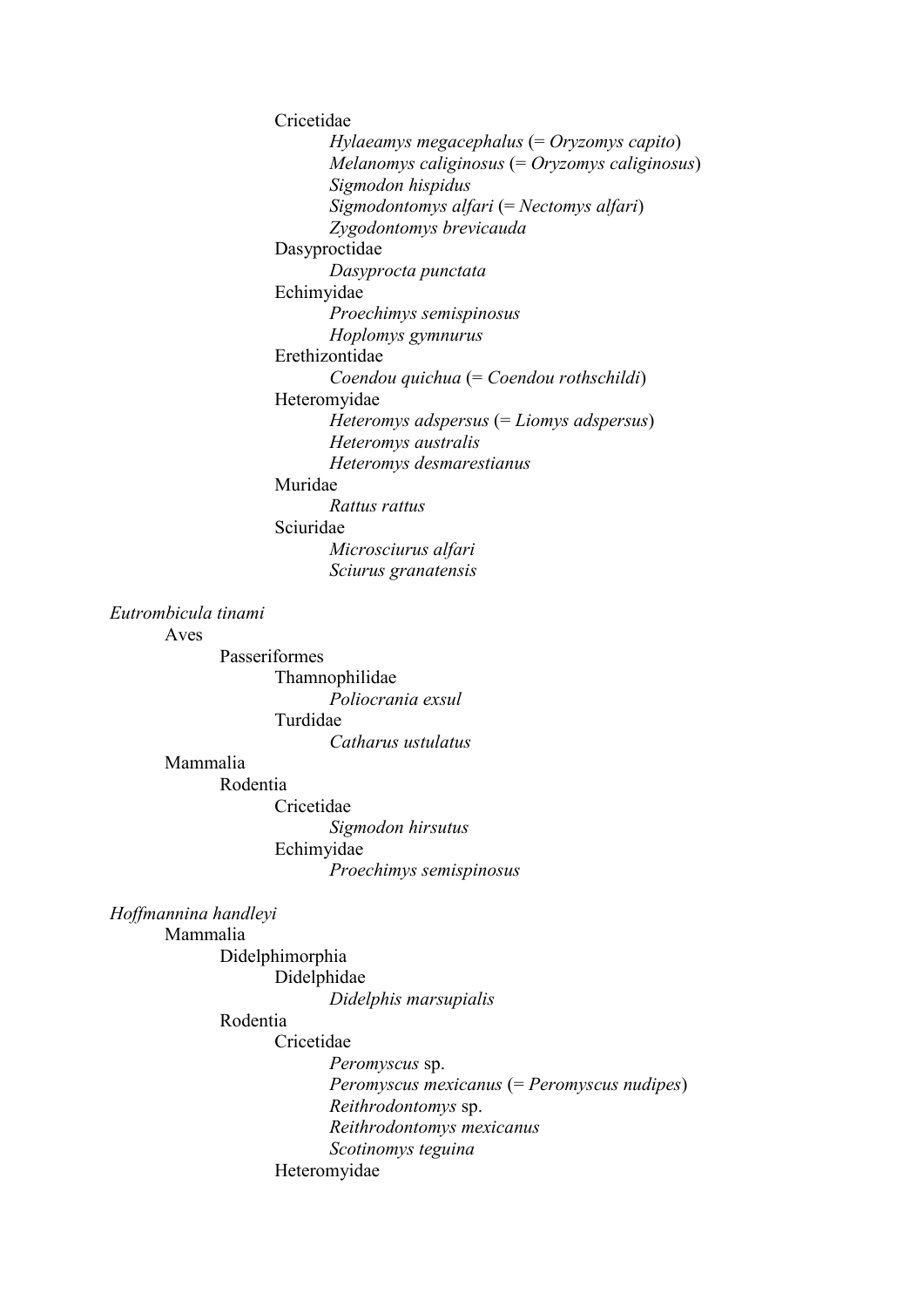#### *Heteromys desmarestianus*

# *Hoffmannina libita*

Mammalia

Rodentia

Cricetidae

*Peromyscus mexicanus* (= *Peromyscus nudipes*) *Reithrodontomys sumichrasti*

*Hoffmannina suriana* Mammalia

Rodentia

Cricetidae

*Peromyscus mexicanus* (= *Peromyscus nudipes*) *Reithrodontomys creper Reithrodontomys sumichrasti Scotinomys xerampelinus*

*Hooperella saccopteryx*

Mammalia

Chiroptera Emballonuridae

*Saccopteryx bilineata*

*Hooperella vesperuginis* Mammalia

Chiroptera

Phyllostomidae

"Unidentified bat" *Carollia* sp. *Carollia perspicillata Glossophaga soricina Vampyrum spectrum*

*Intercutestrix tryssa*

Mammalia

#### Rodentia Cricetidae

*Hylaeamys megacephalus* (= *Oryzomys capito*) *Melanomys caliginosus* (= *Oryzomys caliginosus*) *Tylomys watsoni* Echimyidae

*Proechimys semispinosus*

*Kymocta chironectes*

Mammalia Didelphimorphia Didelphidae *Chironectes minimus*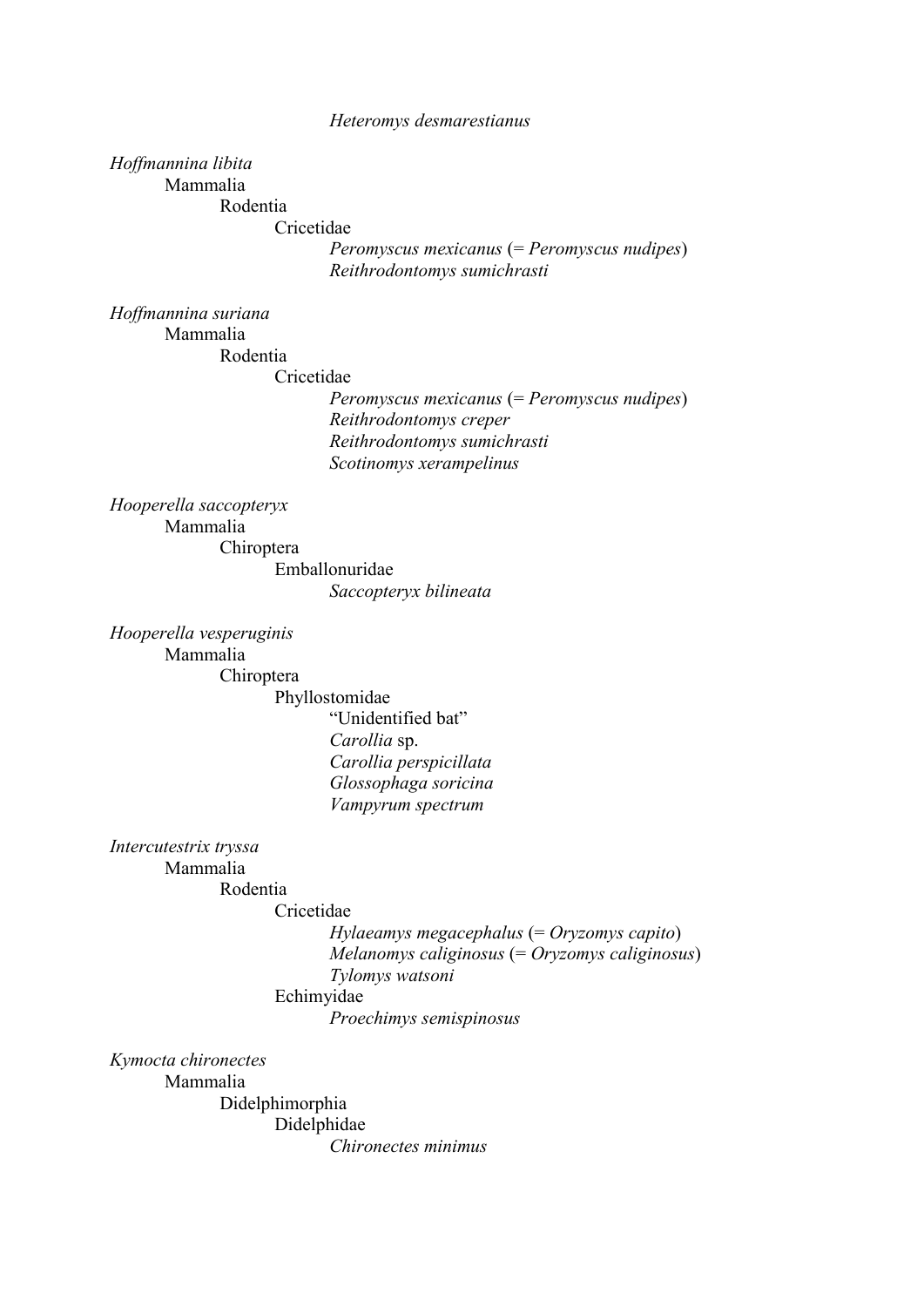# *Kymocta teratarsalis*

Mammalia

Rodentia Cricetidae *Tylomys* sp. Echimyidae *Hoplomys gymnurus* Heteromyidae *Heteromys desmarestianus*

*Loomisia desmodus*

Mammalia

Chiroptera Emballonuridae *Saccopteryx bilineata* Phyllostomidae *Carollia castanea Carollia subrufa Glossophaga soricina*

*Micronycteris megalotis*

*Microtrombicula boneti* Mammalia Chiroptera Mormoopidae

*Pteronotus gymnonotus* (= *Pteronotus suapurensis*)

*Microtrombicula carmenae* Mammalia Chiroptera Phyllostomidae *Artibeus jamaicensis Phyllostomus hastatus Sturnira ludovici*

*Microtrombicula tragulata* Mammalia Carnivora Procyonidae

*Nasua narica*

Didelphimorphia Didelphidae

*Didelphis marsupialis*

Rodentia

Erethizontidae

*Coendou quichua* (= *Coendou rothschildi*)

*Myotrombicula munozi* Mammalia Chiroptera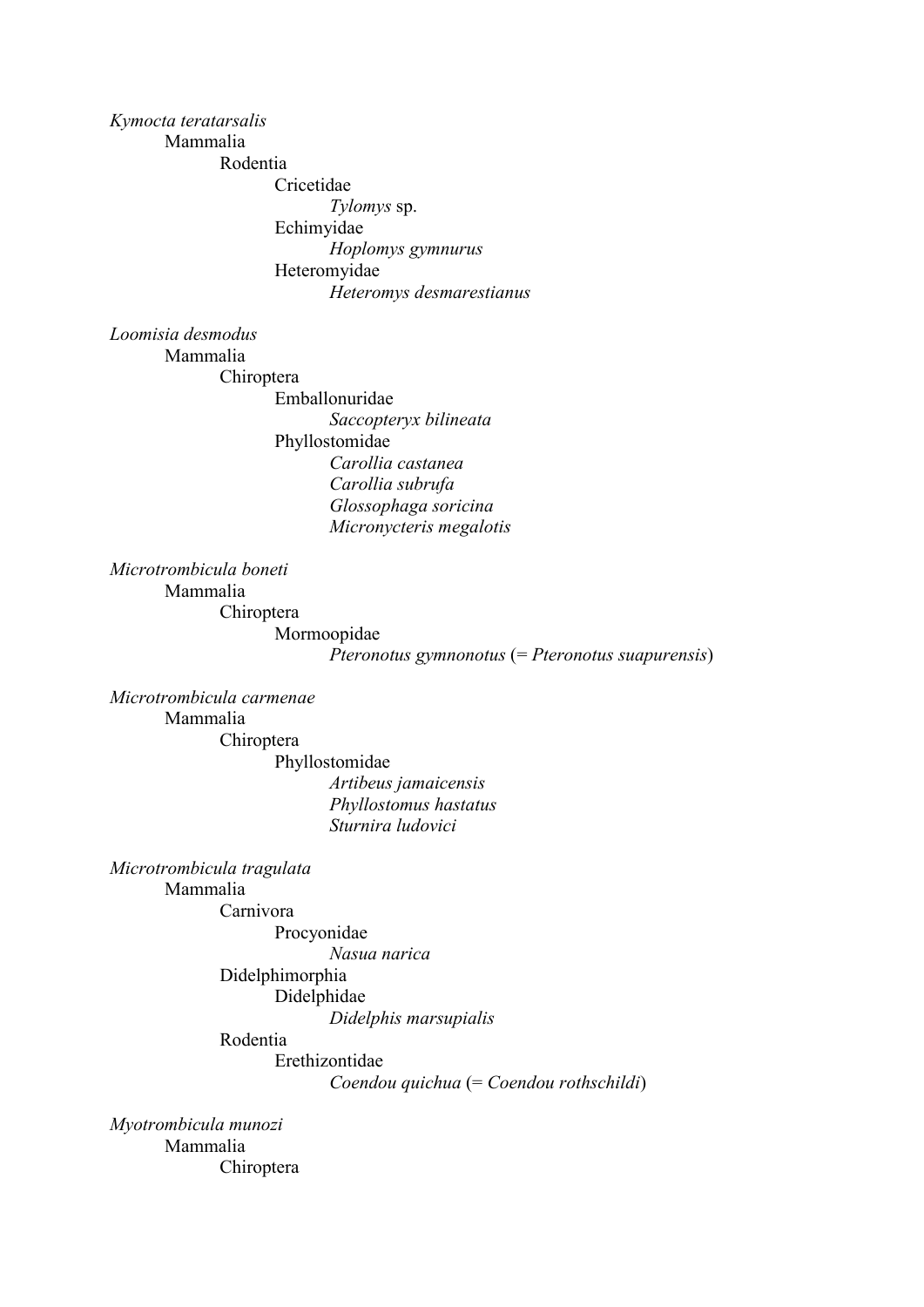Mormoopidae *Pteronotus personatus* (= *Pteronotus psilotis*) *Myxacarus oscillatus* Mammalia Cingulata Dasypodidae *Dasypus novemcinctus* Didelphimorphia Didelphidae *Metachirus nudicaudatus* Rodentia Cricetidae *Hylaeamys megacephalus* (= *Oryzomys capito*) Echimyidae *Hoplomys gymnurus Proechimys semispinosus Neoschoengastia electron* Aves Coraciiformes Momotidae

*Electron platyrhynchum*

*Neotrombicula dunni*

## Aves

Columbiformes Columbidae *Leptotila cassinii* Cuculiformes Cuculidae *Neomorphus geoffroyi salvini* Galliformes Odontophoridae *Odontophorus erythrops* Passeriformes

Polioptilidae

*Microbates cinereiventris*

# Mammalia

Carnivora

Felidae *Leopardus pardalis* (= *Felis pardalis*) Procyonidae *Nasua narica Nasua nasua* Cetartiodactyla Tayassuidae *Pecari tajacu* (= *Tayassu tajacu*) Chiroptera Phyllostomidae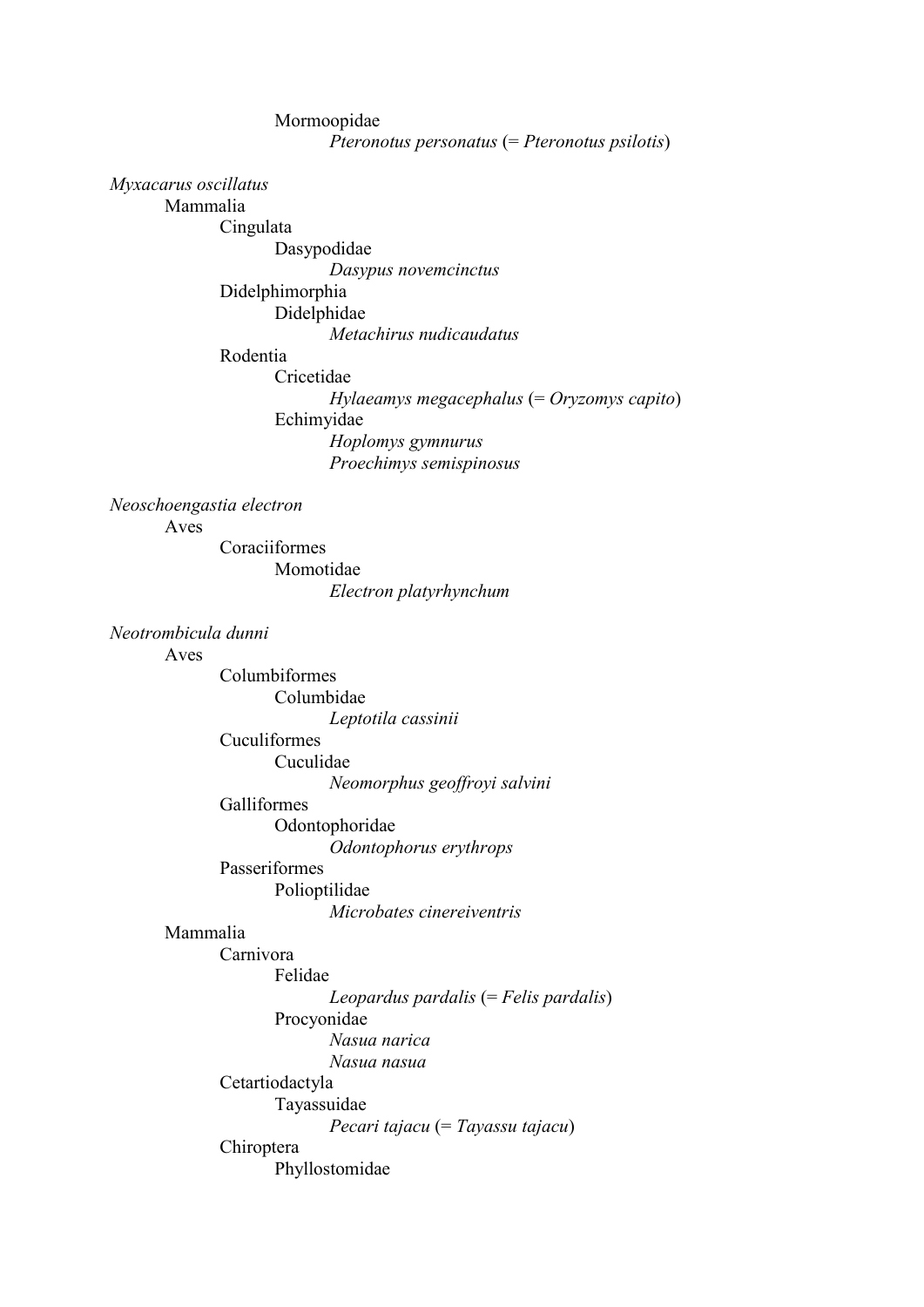*Vampyressa pusilla* Cingulata Dasypodidae *Dasypus novemcinctus* Didelphimorphia Didelphidae *Didelphis marsupialis Marmosa robinsoni Metachirus nudicaudatus Philander opossum* Lagomorpha Leporidae *Sylvilagus brasiliensis* Pilosa Bradypodidae *Bradypus variegatus* Rodentia Cricetidae *Hylaeamys megacephalus* (= *Oryzomys capito*) *Melanomys caliginosus* (= *Oryzomys caliginosus*) *Isthmomys flavidus* (= *Peromyscus flavidus*) *Peromyscus mexicanus* (=*Peromyscus nudipes*) *Sigmodon hispidus* Dasyproctidae *Dasyprocta punctata* Echimyidae *Hoplomys gymnurus Proechimys semispinosus* Heteromyidae *Heteromys australis Heteromys desmarestianus* Sciuridae *Microsciurus alfari Sciurus granatensis Parascoschoengastia megastyrax* Mammalia Chiroptera Phyllostomidae *Carollia perspicillata* Didelphimorphia Didelphidae *Didelphis marsupialis*

*Parascoschoengastia nunezi* Mammalia Didelphimorphia Didelphidae *Didelphis marsupialis Philander opossum*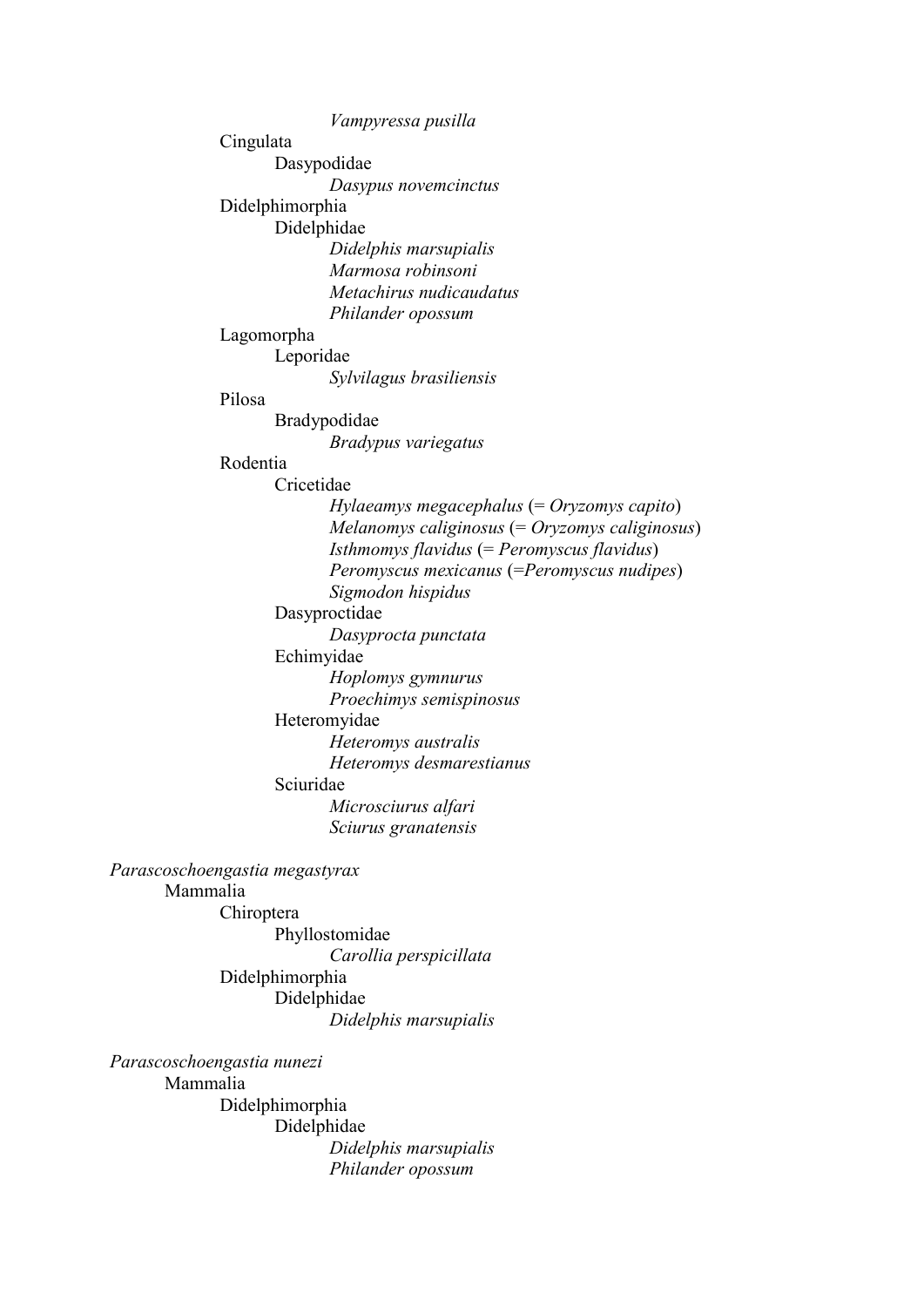*Parasecia longicalcar*

Mammalia

Chiroptera

Phyllostomidae

"bat"

*Vampyrum spectrum*

Didelphimorphia Didelphidae

*Didelphis marsupialis*

Rodentia

Erethizontidae

*Coendou quichua* (= *Coendou rothschildi*)

*Parasecia manueli*

Mammalia

Didelphimorphia Didelphidae *Didelphis marsupialis Marmosa robinsoni*

Rodentia

Sciuridae

*Sciurus granatensis*

*Parasecia soucouyanti* Mammalia Chiroptera Phyllostomidae *Sturnira ludovici* Vespertilionidae

*Myotis* sp.

*Perates anophthalma* Mammalia Chiroptera Mormoopidae *Pteronotus parnellii*

*Perates insessus*

Mammalia

Chiroptera Mormoopidae

*Pteronotus personatus* (= *Pteronotus psilotis*)

*Perates monops*

Mammalia Chiroptera Mormoopidae "Unidentified bat" *Pteronotus personatus* (= *Pteronotus psilotis*)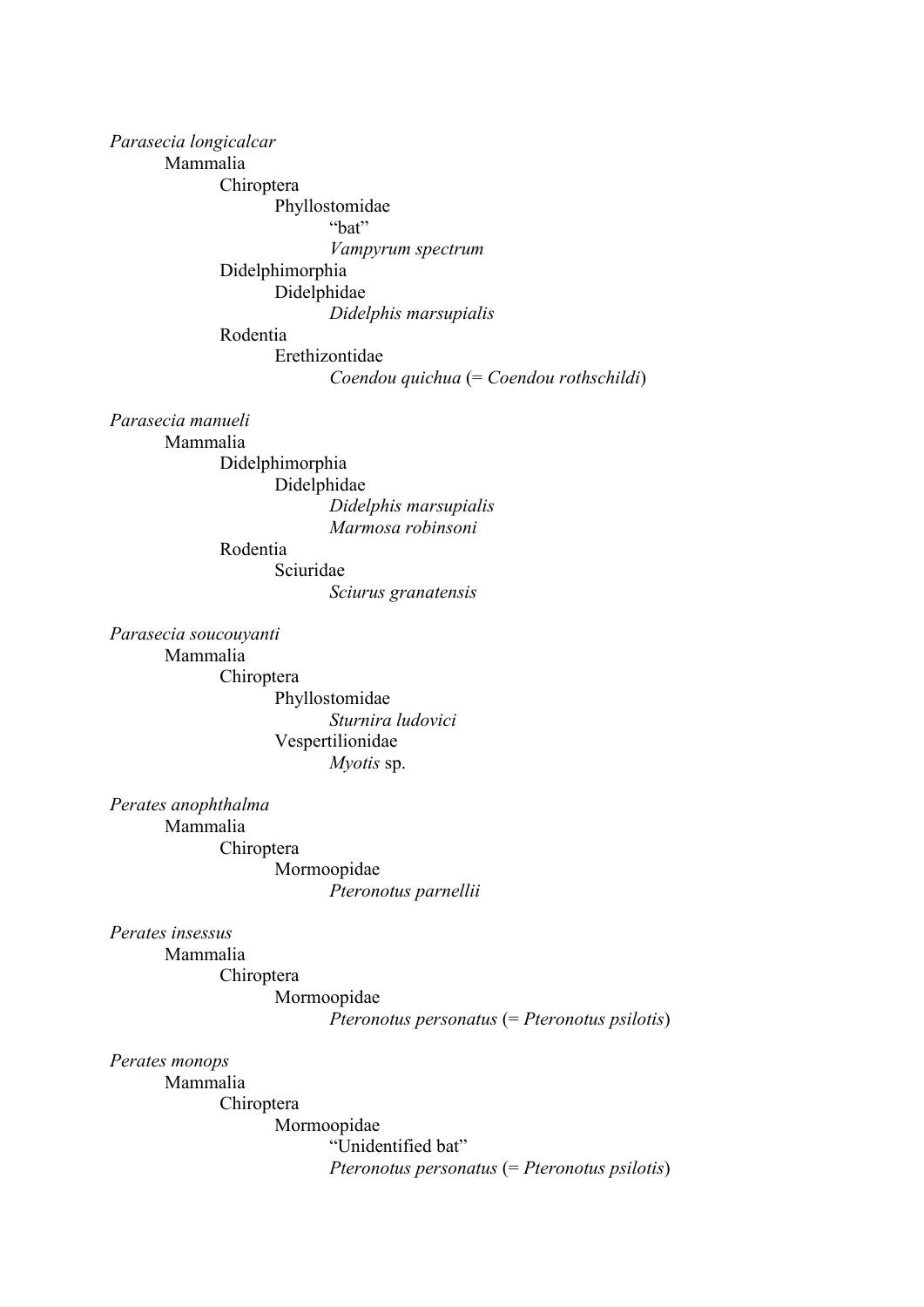# Vespertilionidae *Myotis nigricans*

*Perissopalla precaria* Mammalia

Chiroptera Phyllostomidae *Micronycteris megalotis*

*Polylopadium confirmatum* Mammalia Rodentia Cricetidae

*Melanomys caliginosus* (= *Oryzomys caliginosus*)

*olylopadium kramisi* Mammalia

Rodentia

Cricetidae

*Peromyscus* sp. Echimyidae *Proechimys semispinosus* Heteromyidae *Heteromys adspersus* (= *Liomys adspersus*)

*Pseudoschoengastia abditiva* Mammalia Rodentia Cricetidae

*Transandinomys talamancae* (= *Oryzomys talamancae*)

*Pseudoschoengastia bulbifera*

Reptilia

Squamata Phrynosomatidae

*Sceloporus* sp.

Mammalia

Chiroptera

Phyllostomidae

*Sturnira ludovici*

Didelphimorphia

Didelphidae

"opossum" *Didelphis marsupialis Marmosa mexicana Marmosa robinsoni Philander opossum*

Eulipotyphla

Soricidae

*Cryptotis* sp.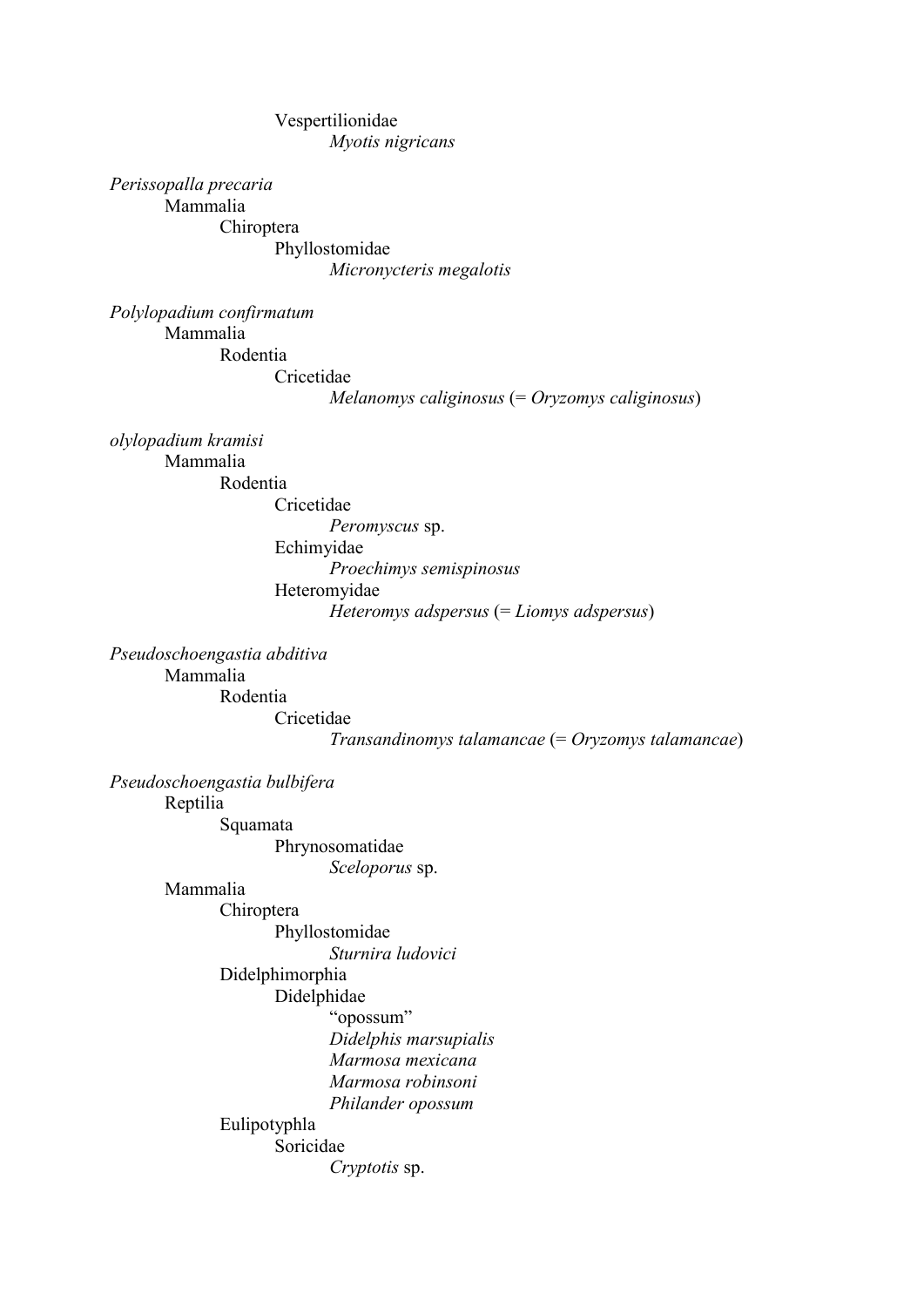Primates Callitrichidae *Saguinus geoffroyi* Rodentia Cricetidae *Handleyomys alfaroi* (= *Oryzomys alfaroi*) *Hylaeamys megacephalus* (= *Oryzomys capito*) *Melanomys caliginosus* (= *Oryzomys caliginosus*) *Nephelomys albigularis* (= *Oryzomys albigularis*) *Oryzomys* sp. *Peromyscus* sp. *Peromyscus mexicanus* (= *Peromyscus nudipes*) *Reithrodontomys* sp. *Scotinomys xerampelinus Sigmodon hispidus Sigmodontomys alfari* (= *Nectomys alfari*) *Transandinomys bolivaris* (= *Oryzomys bombycinus*) *Transandinomys talamancae* (= *Oryzomys talamancae*) *Zygodontomys brevicauda* (= *Zygodontomys cherriei*) Echimyidae *Hoplomys gymnurus Proechimys semispinosus* Heteromyidae *Heteromys adspersus* (= *Liomys adspersus*) *Heteromys australis Heteromys desmarestianus*

*Pseudoschoengastia dasypi* Mammalia Cingulata Dasypodidae

*Dasypus novemcinctus*

*Pseudoschoengastia disparunguis* Mammalia Rodentia

Heteromyidae *Heteromys desmarestianus*

*seudoschoengastia finitima* Mammalia Rodentia

Heteromyidae *Heteromys desmarestianus*

*seudoschoengastia zona* Mammalia Rodentia Cricetidae

*Melanomys caliginosus* (= *Oryzomys caliginosus*)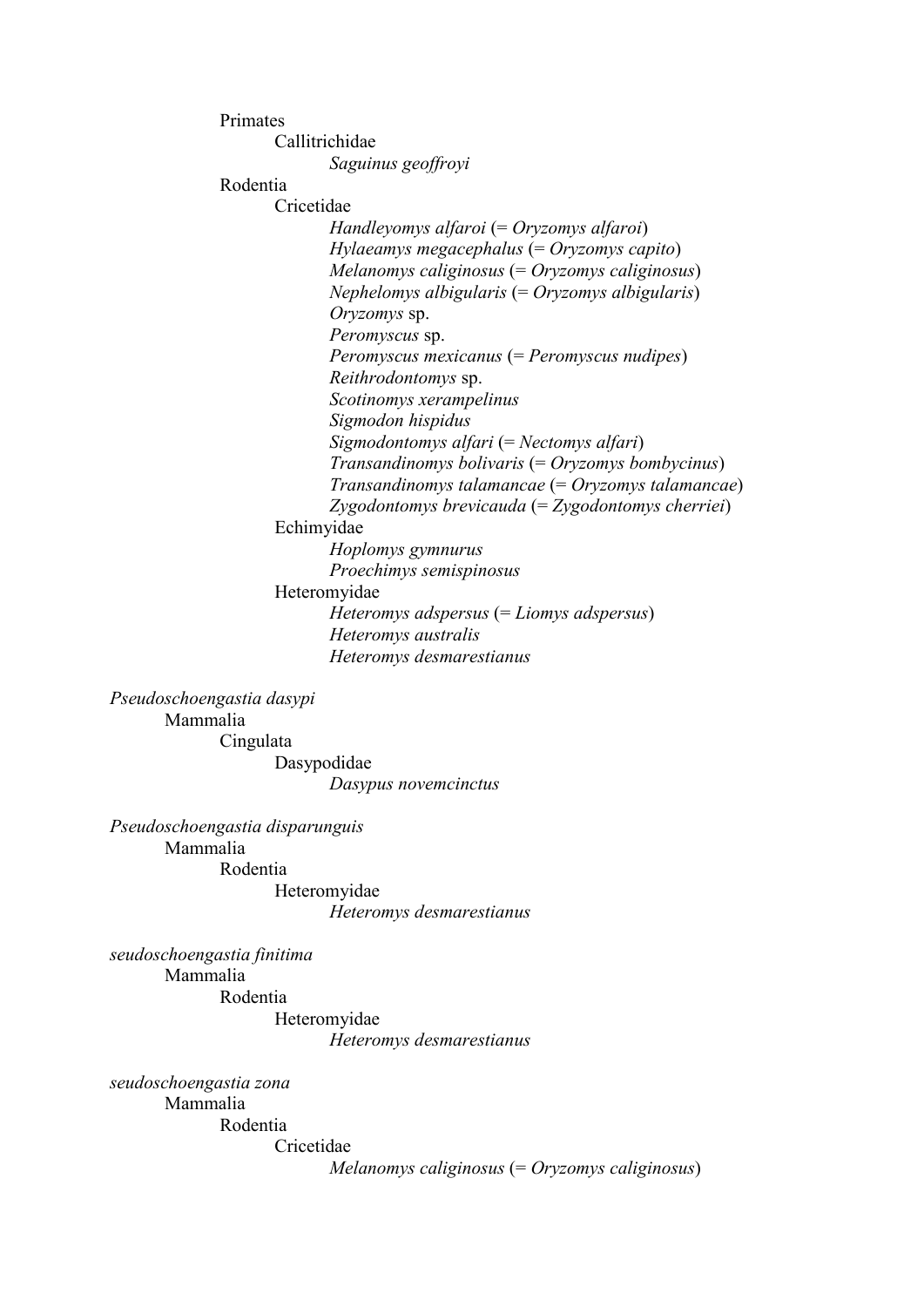# *Sigmodon hispidus Tylomys panamensis* Heteromyidae *Heteromys adspersus* (= *Liomys adspersus*) *Heteromys australis Heteromys desmarestianus*

#### *Speleocola secunda*

Mammalia Rodentia Erethizontidae *Coendou quichua* (= *Coendou rothschildi*)

*Tecomatlana sandovali*

Mammalia

Chiroptera Emballonuridae "Unidentified bats" *Peropteryx macrotis*

*Trombicula caccabulus* Mammalia

Rodentia

Cricetidae

*Oligoryzomys fulvescens* (= *Oryzomys fulvescens*) *Oryzomys* sp. *Peromyscus* sp. *Peromyscus mexicanus* (= *Peromyscus nudipes*) *Reithrodontomys mexicanus Scotinomys teguina*

*rombicula chiriquensis*

Mammalia

Rodentia

Cricetidae

*Peromyscus* sp. *Reithrodontomys* sp. *Scotinomys teguina*

*Trombicula cribanus* Mammalia Rodentia

Echimyidae

*Proechimys semispinosus*

*Trombicula dasyproctae* Mammalia Rodentia Dasyproctidae

*Dasyprocta punctata*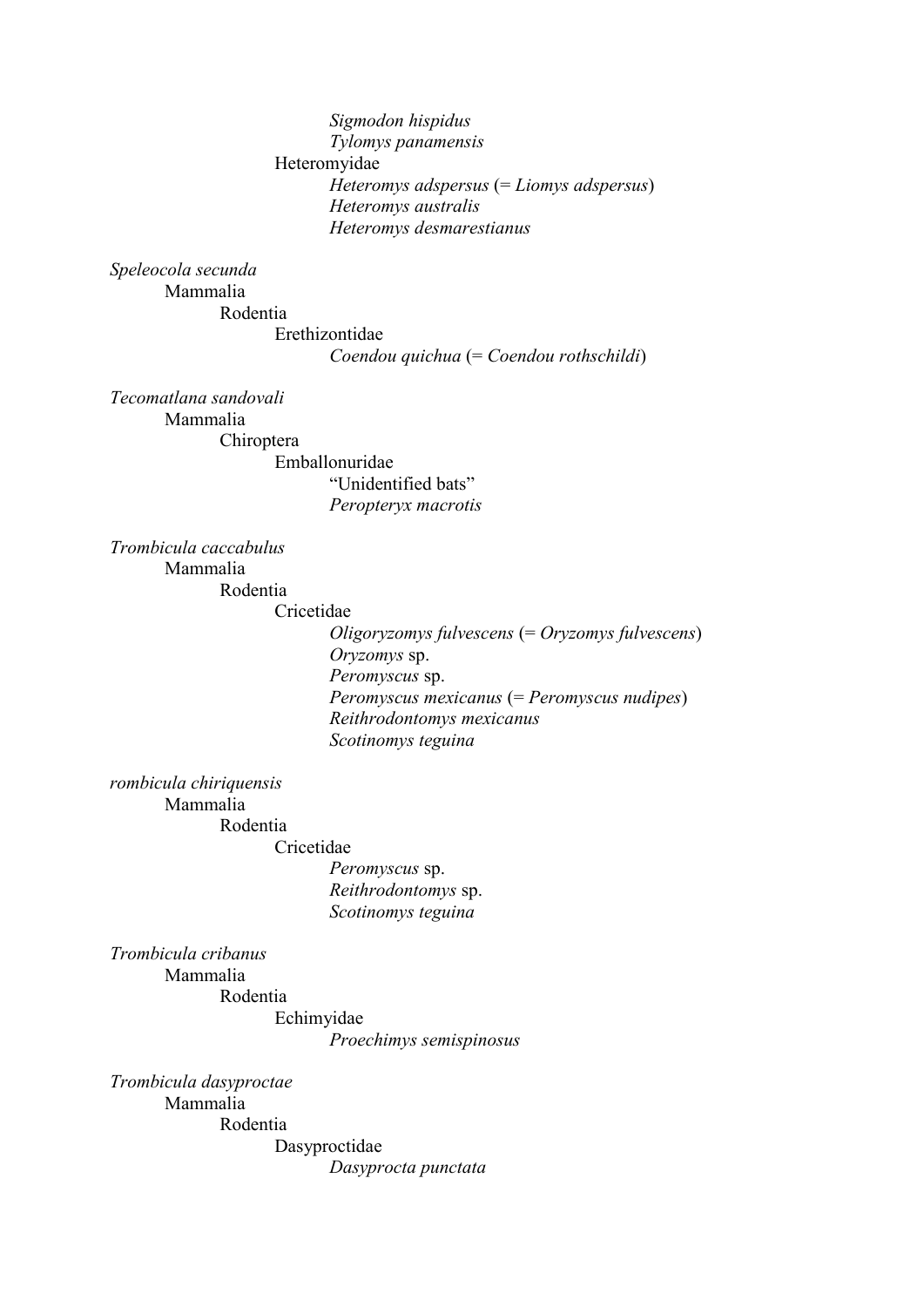### *Trombicula dicrura*

Mammalia

Rodentia

Cricetidae

"Unidentified rodent"

*Oryzomys* sp.

*Peromyscus* sp.

*Peromyscus mexicanus* (= *Peromyscus nudipes*)

*Reithrodontomys creper*

*Reithrodontomys mexicanus*

*Scotinomys teguina*

*Scotinomys xerampelinus*

Echimyidae

*Proechimys semispinosus*

Erethizontidae

*Coendou quichua* (= *Coendou rothschildi*)

Heteromyidae

*Heteromys desmarestianus*

Sciuridae

*Sciurus* sp. *Sciurus granatensis*

*Trombicula keenani*

Mammalia

Didelphimorphia

Didelphidae *Didelphis marsupialis Philander opossum*

Rodentia

Cricetidae

*Hylaeamys megacephalus* (= *Oryzomys capito*) *Oligoryzomys fulvescens* (= *Oryzomys fulvescens*) *Oryzomys* sp. *Peromyscus* sp. *Peromyscus mexicanus* (= *Peromyscus nudipes*) *Reithrodontomys creper*

*Reithrodontomys mexicanus*

*Scotinomys teguina*

Echimyidae

*Hoplomys gymnurus*

*Proechimys semispinosus*

Erethizontidae

*Coendou mexicanus*

Heteromyidae

*Heteromys australis*

*Heteromys desmarestianus*

Sciuridae

*Sciurus* sp. *Sciurus granatensis*